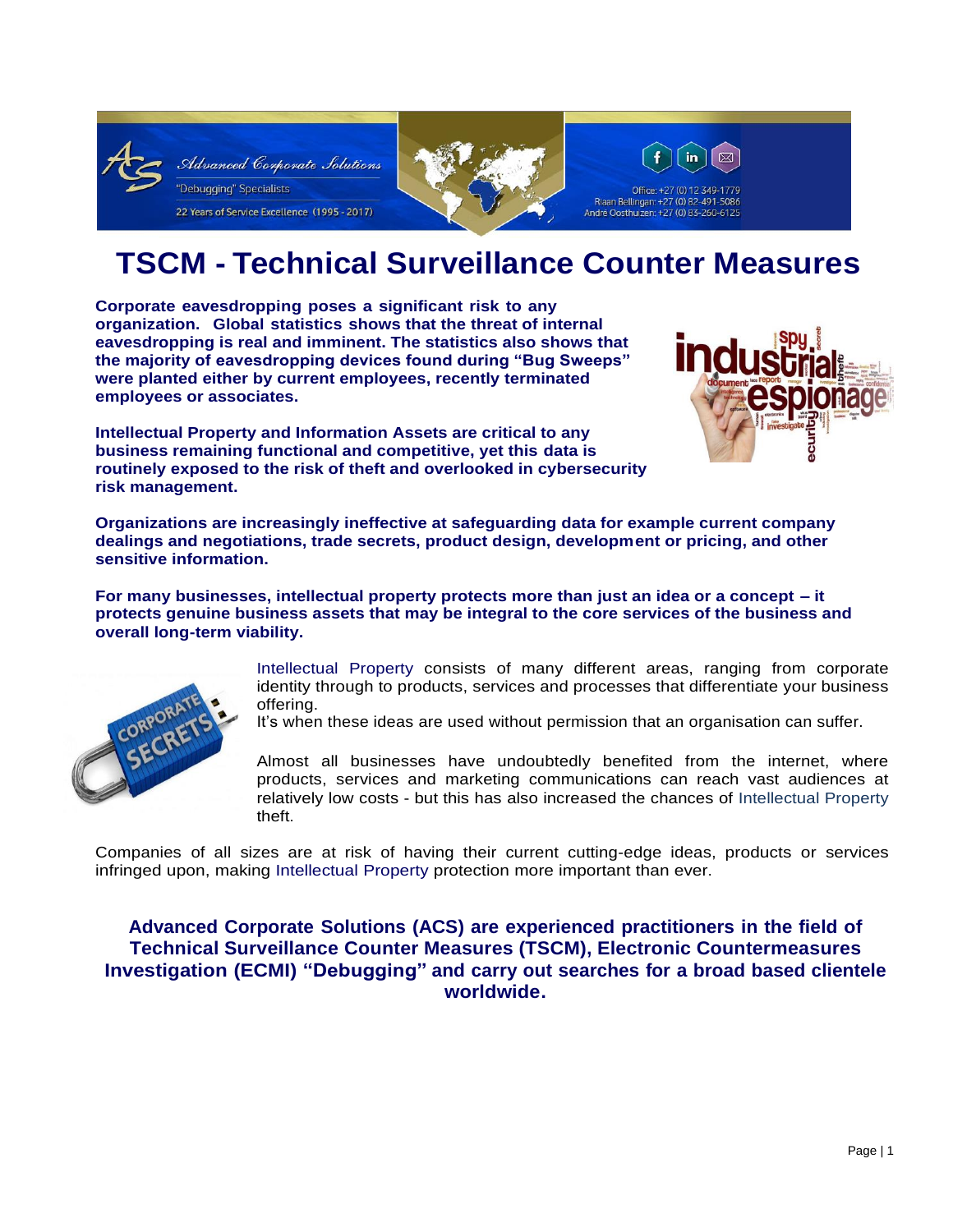



All members of ACS's Assessment and Inspection Team are highly qualified in the field of TSCM/ECMI.

Awareness and training is key to our success. We also offer awareness and training in the field of TSCM/ECMI to our clients and their personnel.

In most cases, there are limited numbers of security professionals in an organization and therefore the need to train and create awareness to the company's employees is very important so as to have a joint effort when dealing with matters of security and TSCM/ECMI services.

Security awareness and training also ensures that employees are fully awake to the consequences of failing to protect the organisation from outside attackers. Such consequences span from criminal penalties to large scale economic damage to the company and the loss of employment.

Your security awareness and training program should highlight the key entry in which attackers can gain access to your operational and executive environment, and the necessary steps to curtail these risks. It is imperative that all companies have systems and processes in place to protect and safeguard their Intelectual Property as per the King IV report



### **At ACS we pride ourselves in accreditation and association with the following local and international authorities and bodies:**







Private Security Industry legulatory As Reg. No : 0958004

rity



Reg. No.: 051901409857

**Authority** 

**Safety and Security Sector** nisting of **Education and Training** Certified Fraud

Examiners

**SA Chapte** 



SHEARWATER



Blake Technical SARL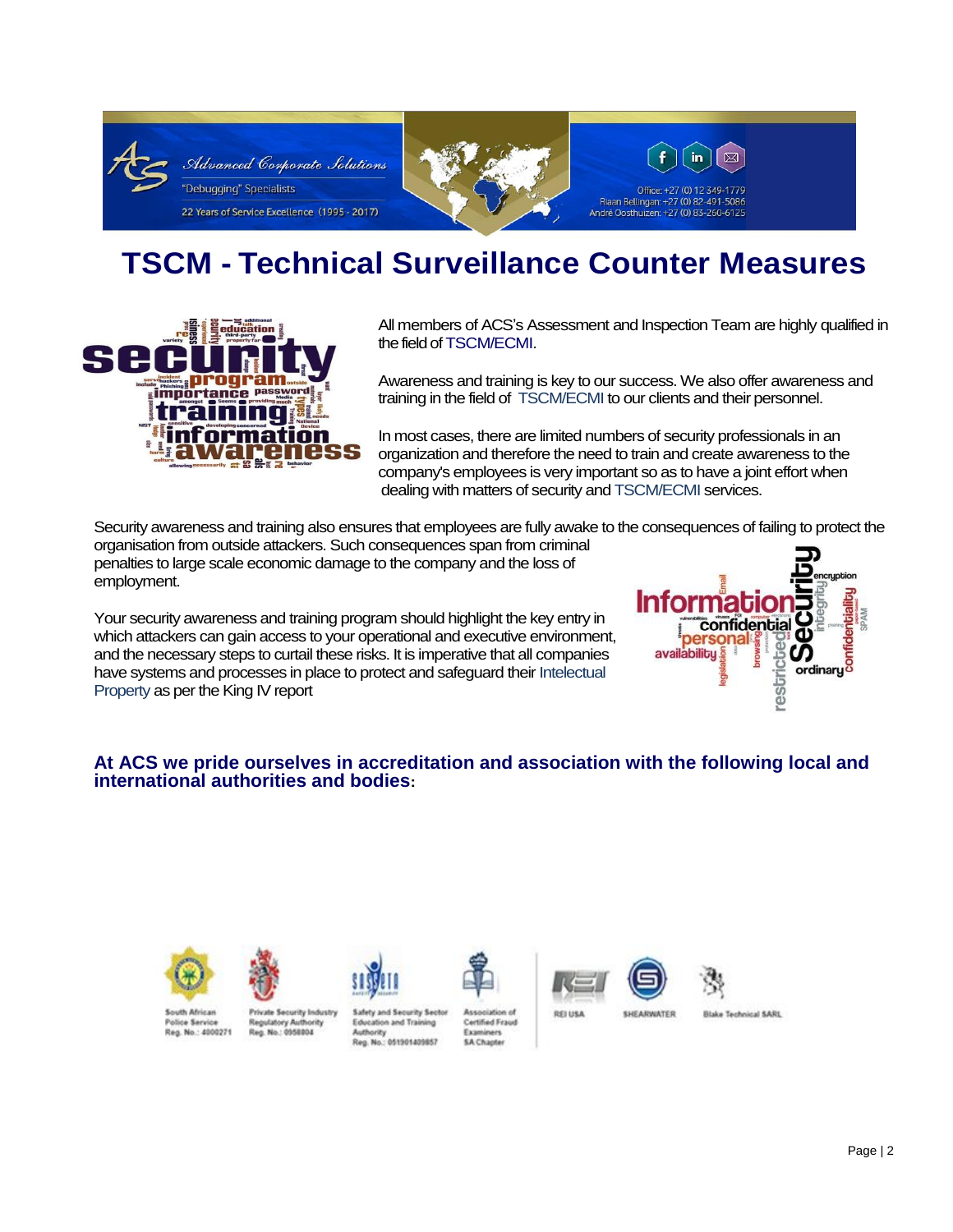

Our physical search covers the areas most commonly used to conceal eavesdropping devices and includes an inspection of ceiling and floor voids, power, telephone and data sockets. We pride ourselves on using state of the art equipment during our TSCM/ECMI Assessment and Inspections.

Our equipment is manufactured by leading manufacturers based in the United Kingdom and the Unites States of America. Our equipment follows stringent maintenance schedules, ensuring that they operate at the highest level of accuracy.

Below is an overview of equipment that we use during our TSCM/ECMI assessment and Inspections.



#### **RAPTOR RXI**

The Raptor RXi is an ultra-fast-scanning counter-surveillance receiver for quickly detecting surveillance transmitters. The Raptor scans from 10kHz to 26GHz in under 4s, detecting even the briefest pulsed transmissions. Featuring a fast Core 2 Duo processor, its multiple software tools and demodulators detect frequency hopping, burst mode and spread spectrum devices as well as analogue audio and video signals.



#### **ANDRE**

The ANDRE Advanced Near-field Detection Receiver is a broadband receiver that detects nearby ambient RF energy. The ANDRE is an economical tool for detecting known, unknown, illegal or disruptive, or interfering RF transmissions across a 10 kHz to 6 GHz frequency range.

#### **CPM-700**

The CPM-700 is a broadband receiver designed to detect and locate all major types of electronic surveillance devices including room, phone, body bugs, video transmitters, and tape recorders. Broadband receivers such as the CPM-700 provide a very important costeffective tool for professional sweep teams, government security personnel, and private citizens with important security needs.

### **TALAN 3.0**



Voice-over Internet Protocol (VoIP) phone systems present a new form of security risk to communications. With new enhancements built into the TALAN software interface, users can now test internet protocol (IP) packet traffic on VoIP phones and systems. VoIP data collected by the TALAN software includes Source and Destination Mac Addresses; header type; statistics - total packets; packet rate; peak rate and run time. Users can also define advanced filtering options. Data can be stored and exported to USB or Flash as data files for further analysis, sharing and reporting. The NEW TALAN 3.0 Telephone and Line Analyzer represents advanced. capability to detect and locate illicit tampering and security vulnerabilities on digital, analog, and VoIP telephone systems. New hardware provides the ability to test twisted pairs against modern telecommunication threats including shield and ground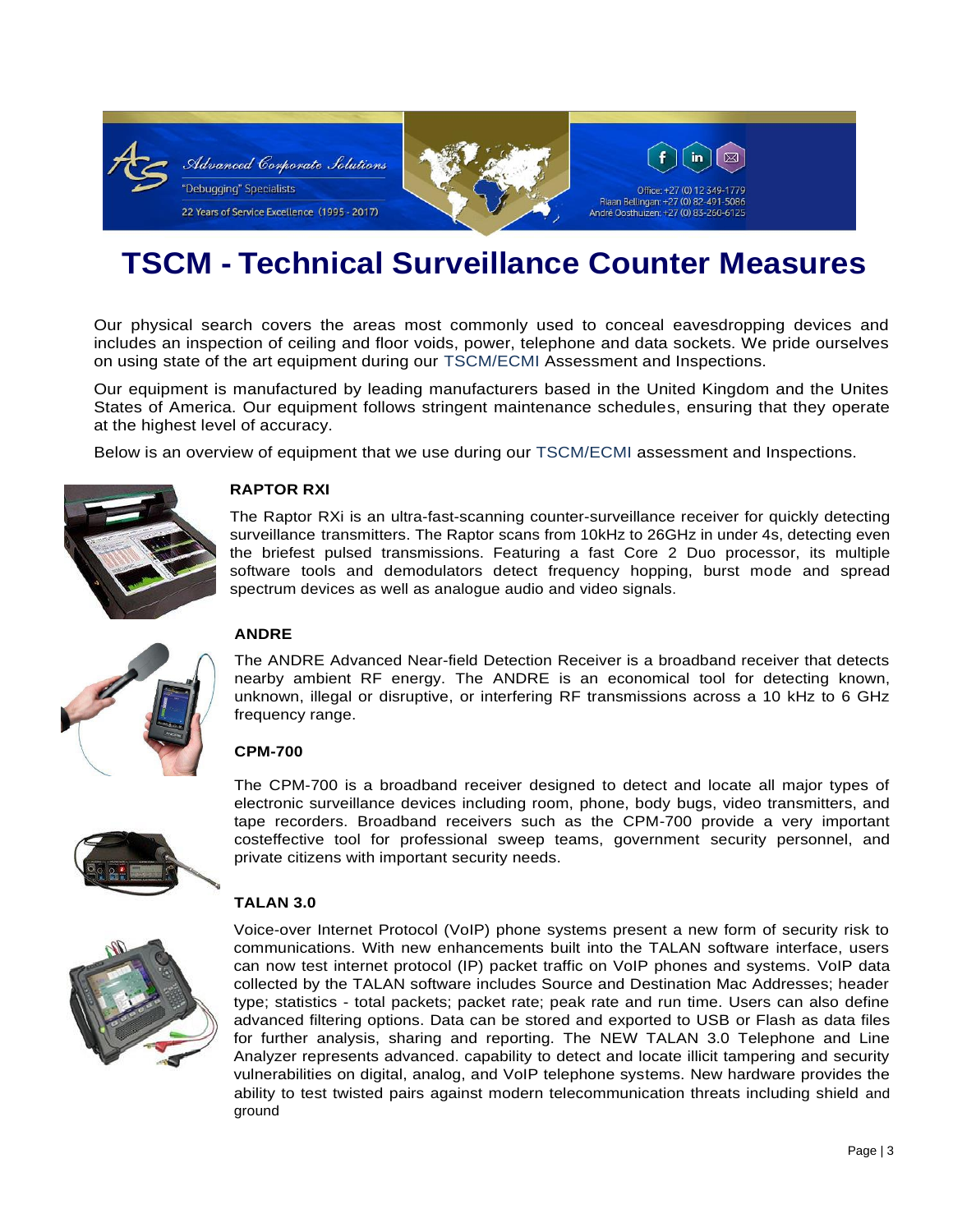





Riaan Bellingan: +27 (0) 82-491-5086

André Oosthuizen: +27 (0) 83-260-6125

# **TSCM - Technical Surveillance Counter Measures**



### **HAWK XTS**

The HAWK XTS-2500 is a portable, simple to use advanced Electronic Device Detector, also known as a Non-Linear Junction Detector (NLJD). The HAWK XTS-2500 is capable of locating and confirming the presence of electronic components found in devices, regardless whether they are switched on or off.



### **BLOODHOUND**

Bloodhound is an ASMD, Acoustically Stimulated Microphone Detector which is an electronic system for use by Technical Security Inspection Teams for detecting audio eaves-dropping. The system works by detecting the radiated field created whenever a microphone detects sound. The Bloodhound operator can either listen to the detected audio or establish acoustic feedback.



### **VIDEO POLE CAMERA**

White LED illumination for colour inspection in dark areas, i.e. drop ceilings, behind immovable objects, around corners, other difficult to reach areas and in dark situations..

### **CAT FLIR CAMERA & FLIR ONE**

Powered by FLIR's Lepton® camera and using FLIR's exclusive MSX® technology. This rugged device uses FLIR (Forward Looking Infrared) to capture clear thermal imagery, video and even timelapse footage. The thermal imaging technology is used in the field of TSCM/ ECMI to determine if there are any hidden or rogue electronic devices in the vicinity. Electronic devices have multiple ways of accessing power sources on order to function, which indivertibly leads to the emission of heat. The device is also used to identify and locate rogue WI-FI access point in the target area.



#### **CELLEBRITE**

Cellebrite is a world leader in the development of advance mobile forensic hardware and softwareproducts. The Universal Forensic Extraction Device (UFED) Touch Ultimate from Cellebrite is an example of hardware used by mobile device investigators to gather information. Mobile devices, which include smart phones and tablet computers, provide increased functionality and ease of use to people, anywhere and anytime. With it comes the potential for mobile device malware (malicious code).

**Our assessment / investigations reports include the following key focus areas:**

- Findings of the investigation.
- Identified and potential eavesdropping threats and scenarios.
- Shortcomings in the client's physical security measures that can facilitate eavesdropping attempts.